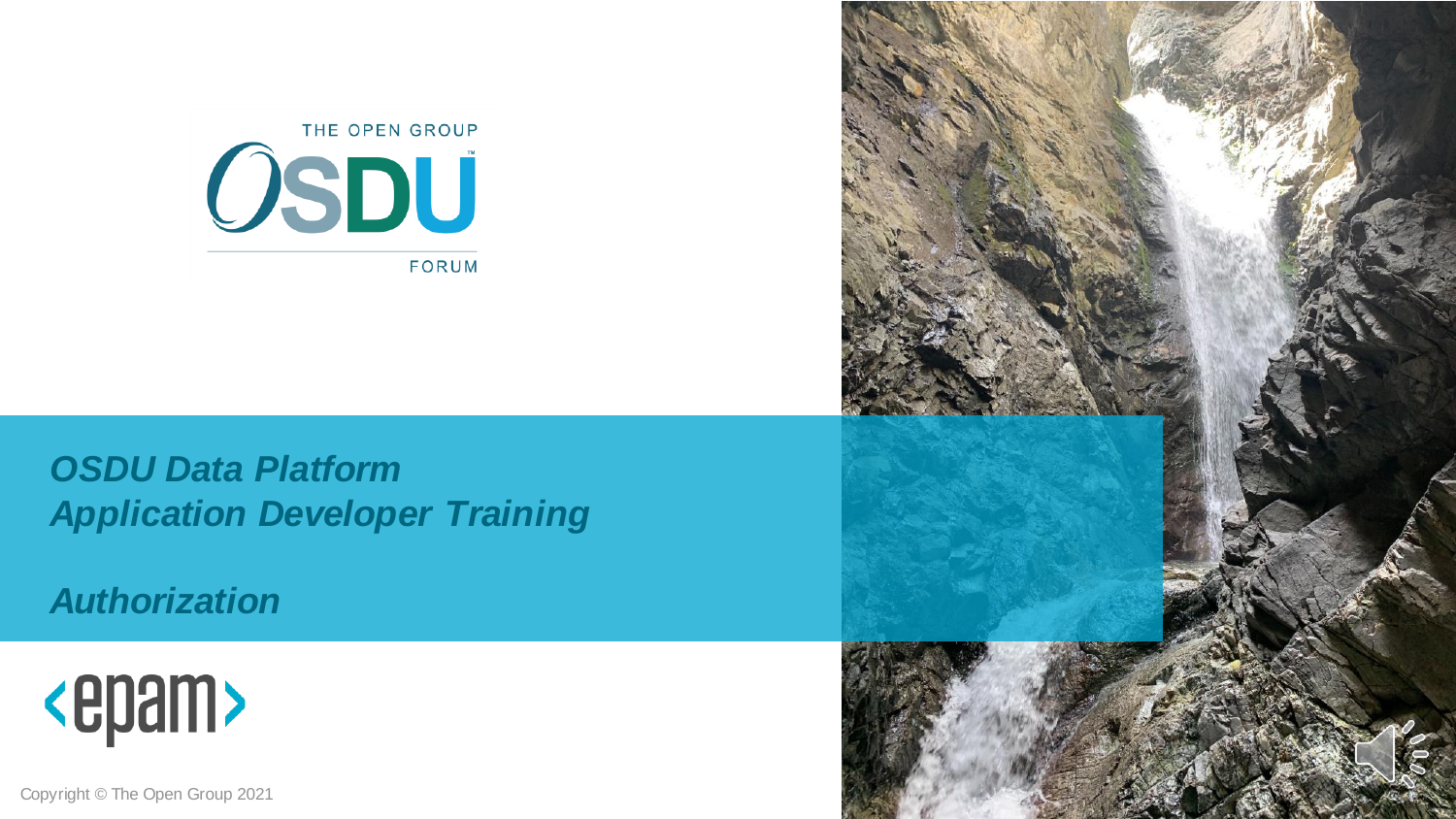

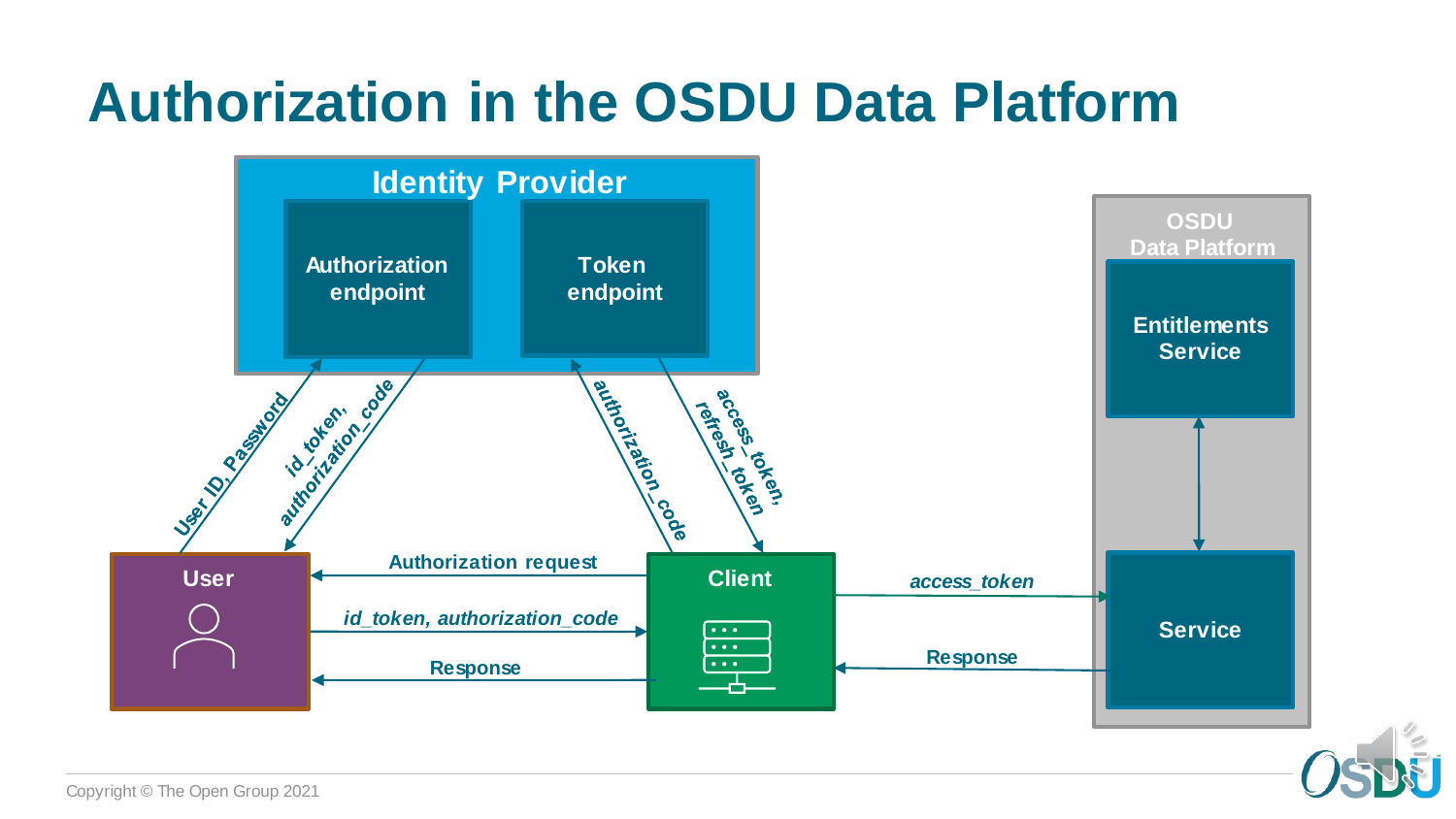

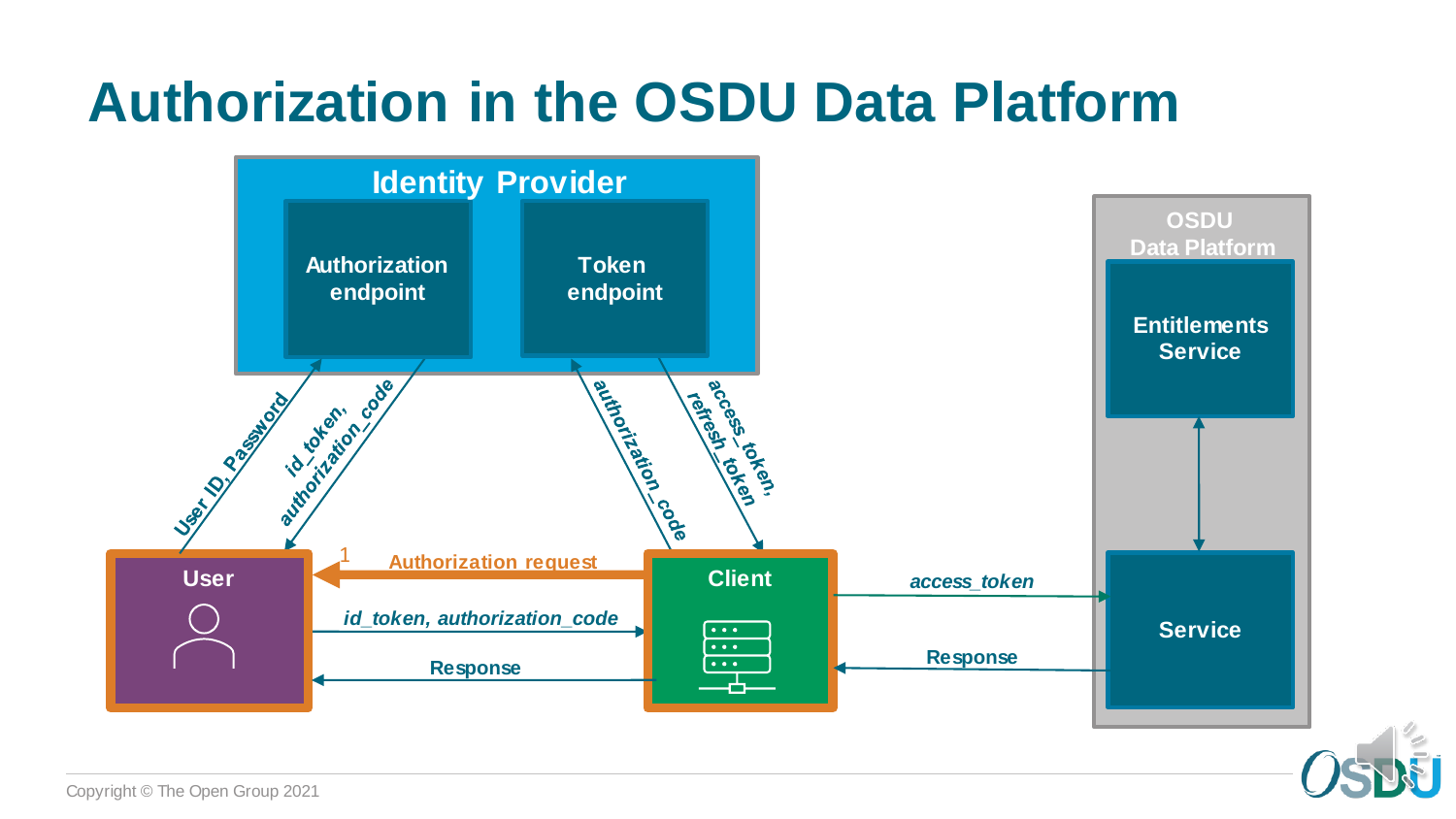

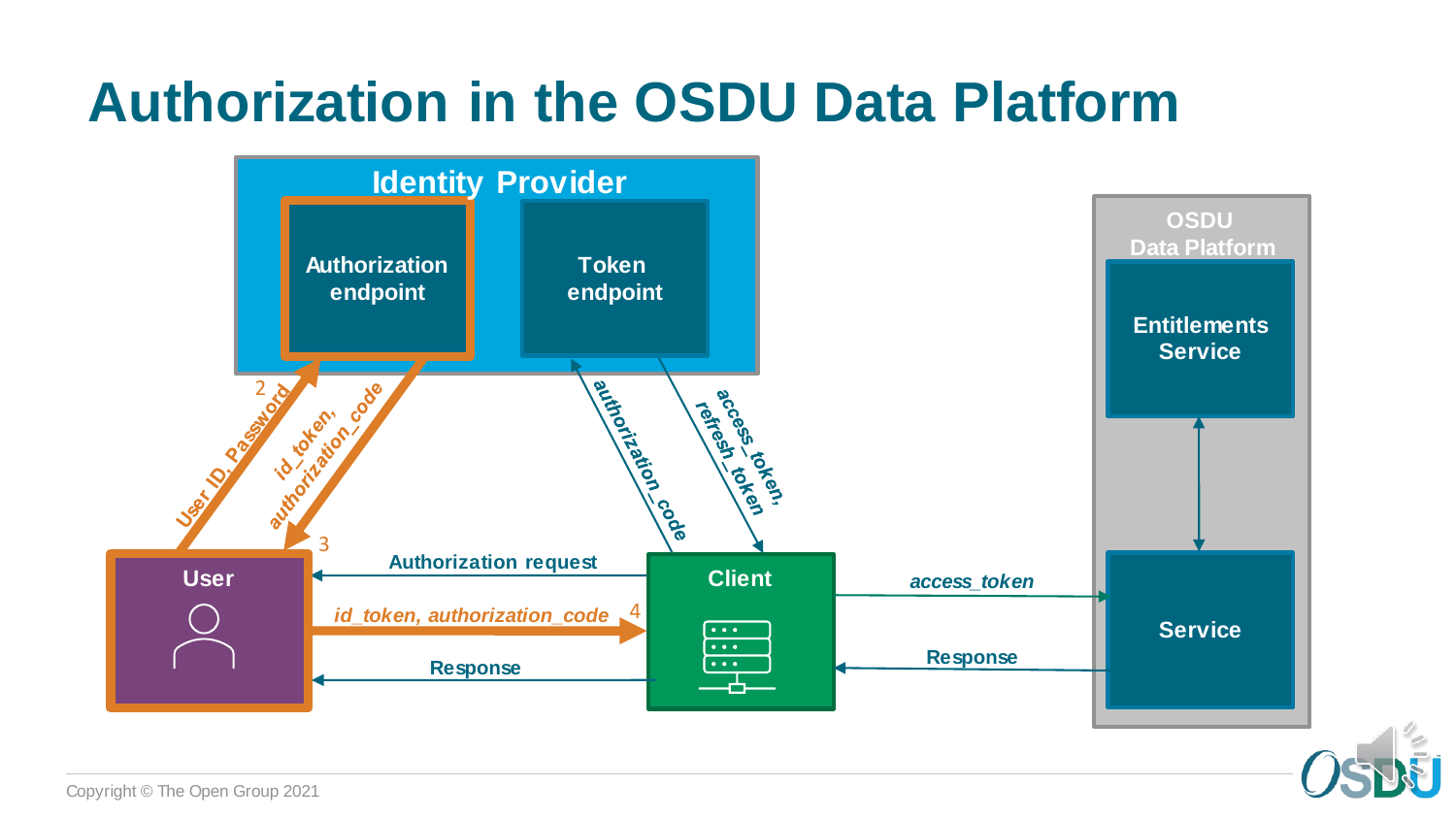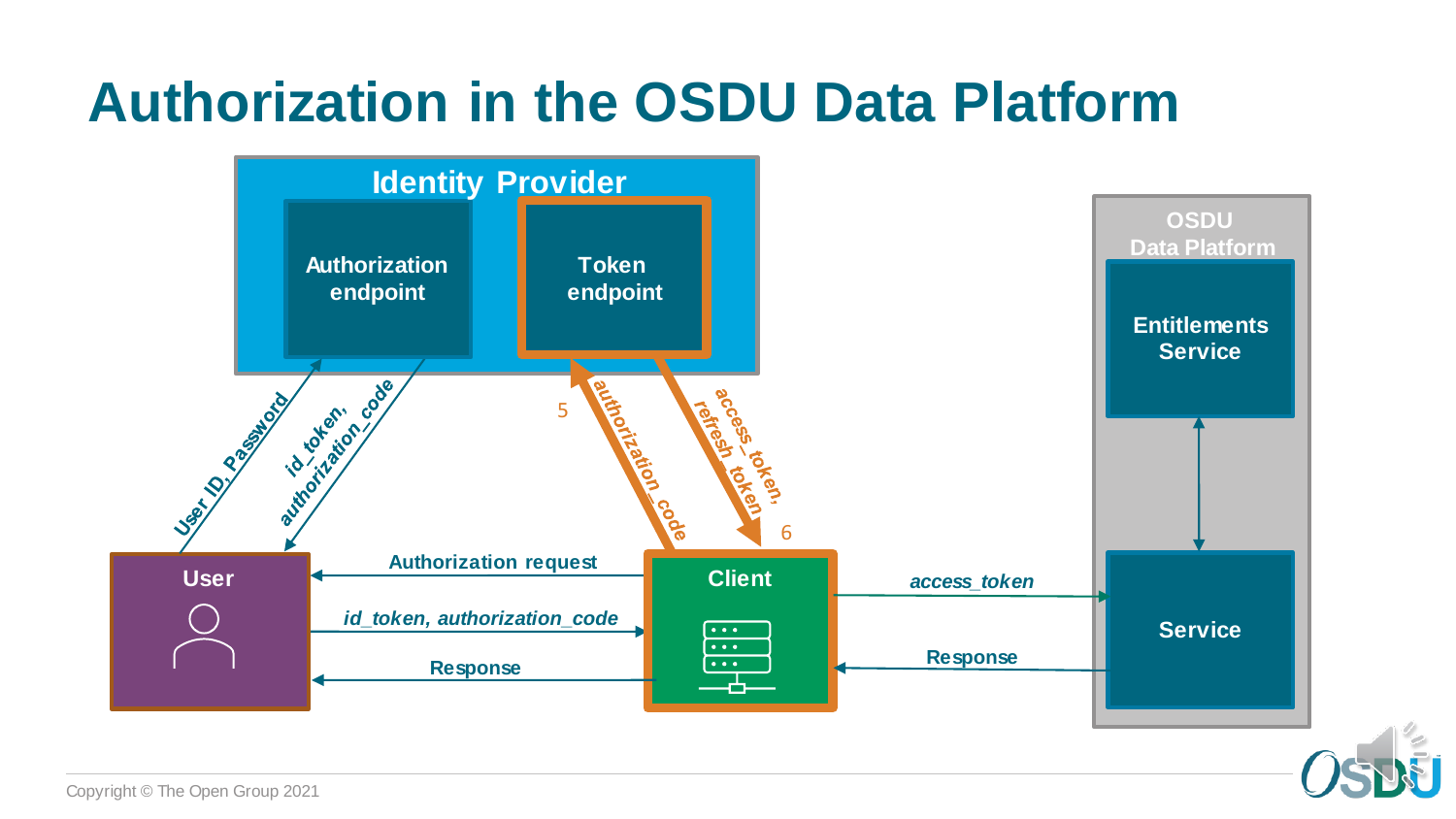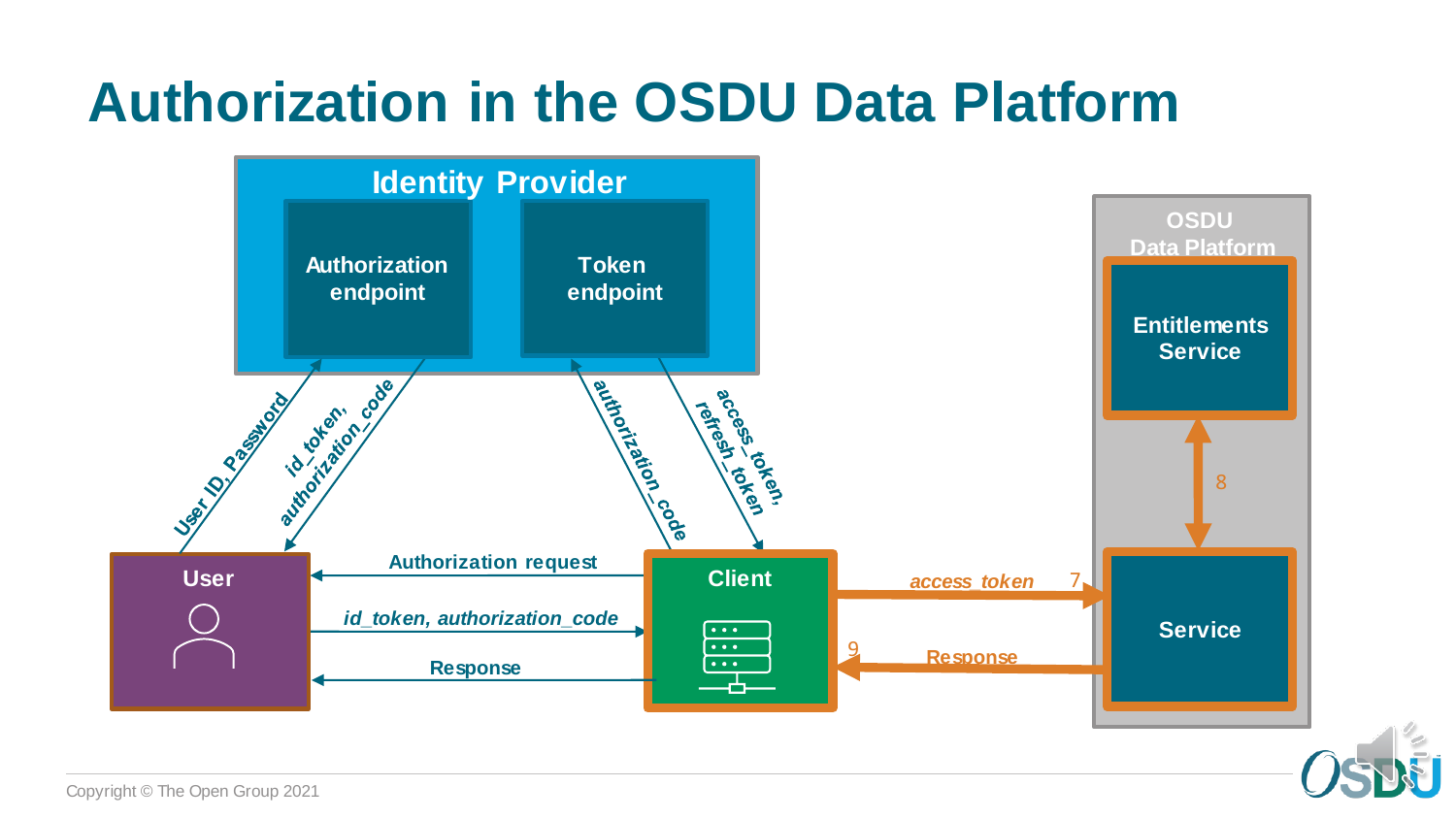#### **JWT**



Debugger Libraries Introduction Ask Get a T-shirt! Crafted by Auth0

#### **Fncoded** *PASTE A TOKEN HEPE*

1dCI6Im5PbzNaRHJPRFhFSzFqS1doWHNsSFJfS1 hFZyIsImtpZCI6Im5PbzNaRHJPRFhFSzFqS1doW HNsSFJfS1hFZyJ9.eyJhdWQi0iI0YjM40TliZS0 20TIwLTRjM2ItYjAwNS01NGZhNWMzYjE1MzUiLC Jpc3MiOiJodHRwczovL3N0cy53aW5kb3dzLm51d C82MWI2MDc3Yy0yM2QxLTQzZWItODk3Ny1mOWQz MTUyZDhjYzQvIiwiaWF0IjoxNjI1MjQy0TMwLCJ uYmYiOjE2MjUyNDI5MzAsImV4cCI6MTYyNTI0Nj gzMCwiYWNyIjoiMSIsImFpbyI6IkFVUUF1LzhUQ UFBQXVNZzMxTGZjQ2NVV2lQSytOcmZUYjljcElP R3RkbzBtYkRGZ3M1Q3JWcTdSZ0JIaGZSTzJjZzV GSXM1aTVWbnBScjc50DArVFVaMXNwVDJUd2ZYOW FBPT0iLCJhbXIiOlsicHdkIl0sImFwcGlkIjoiN GIzODk5YmUtNjkyMC00YzNiLWIwMDUtNTRmYTVj M2IxNTM1IiwiYXBwaWRhY3IiOiIxIiwiZW1haWw iOiJSZW5lX1Zvbl9Cb3JzdGVsOGVwYW0uY29tIi wiZmFtaWx5X25hbWUiOiJWb24gQm9yc3RlbCIsI mdpdmVuX25hbWUiOiJSZW5lIiwiaWRwIjoiaHR0 cHM6Ly9zdHMud2luZG93cy5uZXQvYjQxYjcyZDA tNGU5Zi00YzI2LThhNjktZjk00WYzNjdj0TFkLy

#### Decoded FOUT THE RAYLOAD AND SECRET





Copyright © The Open Group 2021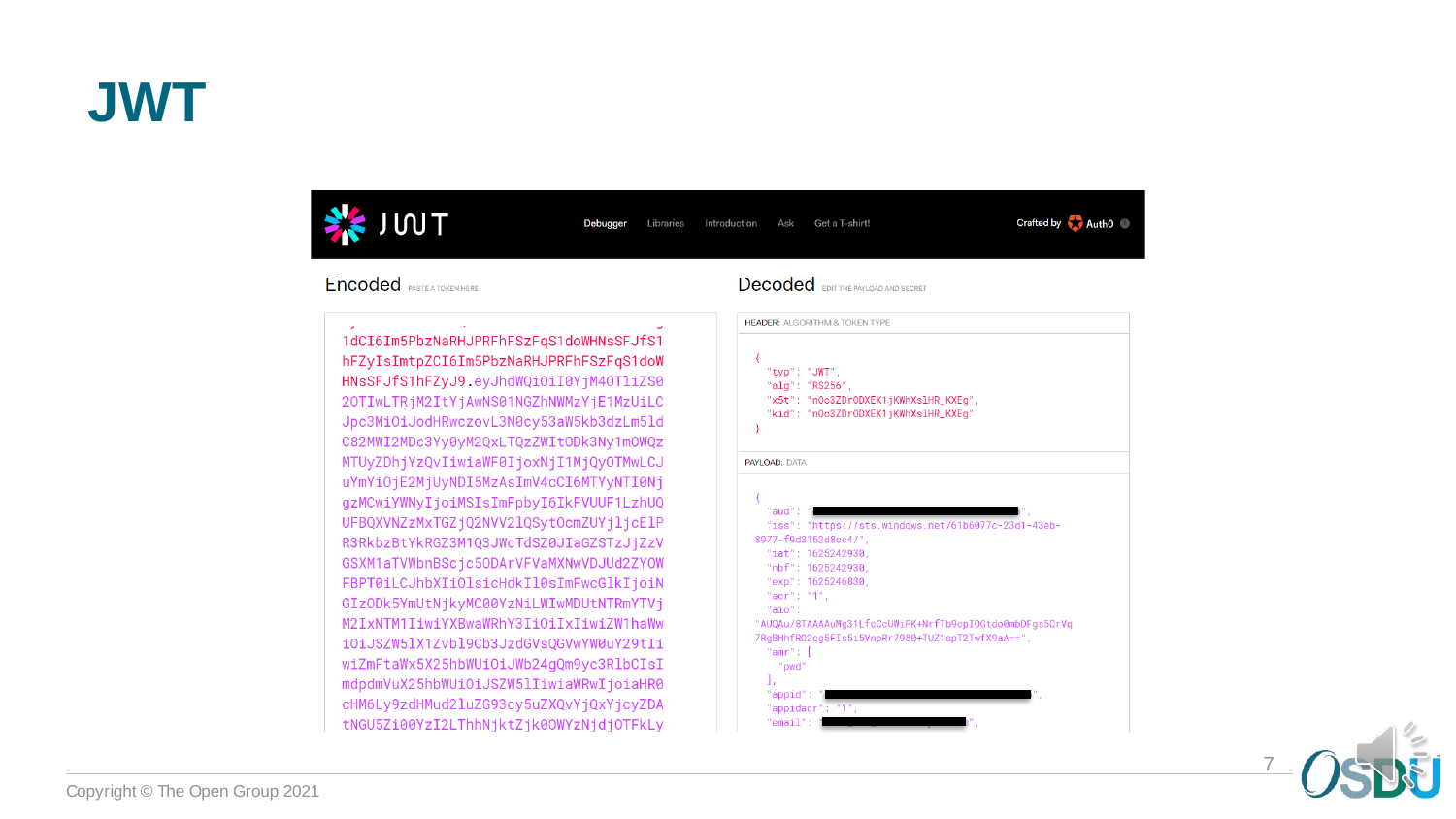

Before authorization, you should register your application with the Identity Provider.

- » Redirect URL, e.g.: <http://localhost:8080/auth/callback>
- « Client ID: <get from the cloud administrator>
- « Client Secret: <get from the cloud administrator>

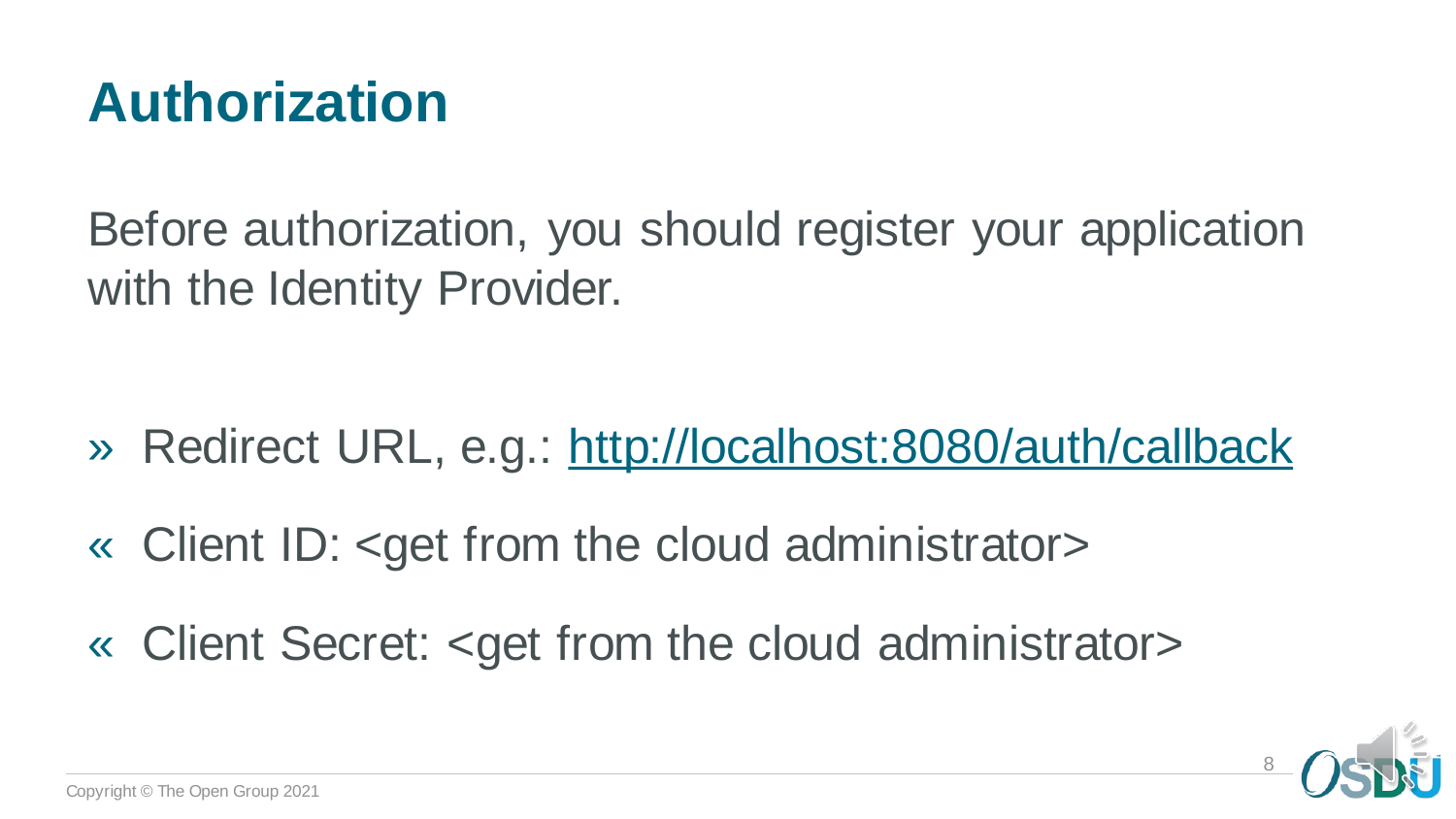## **Authorization Request**

- » **Client ID**: to authenticate the client in the authorization server
- » **Redirect URL**: endpoint to redirect the user after sign-in
- » **Response type**: typically, *"code"*
- » **Scopes**: list of permissions required for the client, e.g. *["openid", "profile", "email", "offline\_access"]*